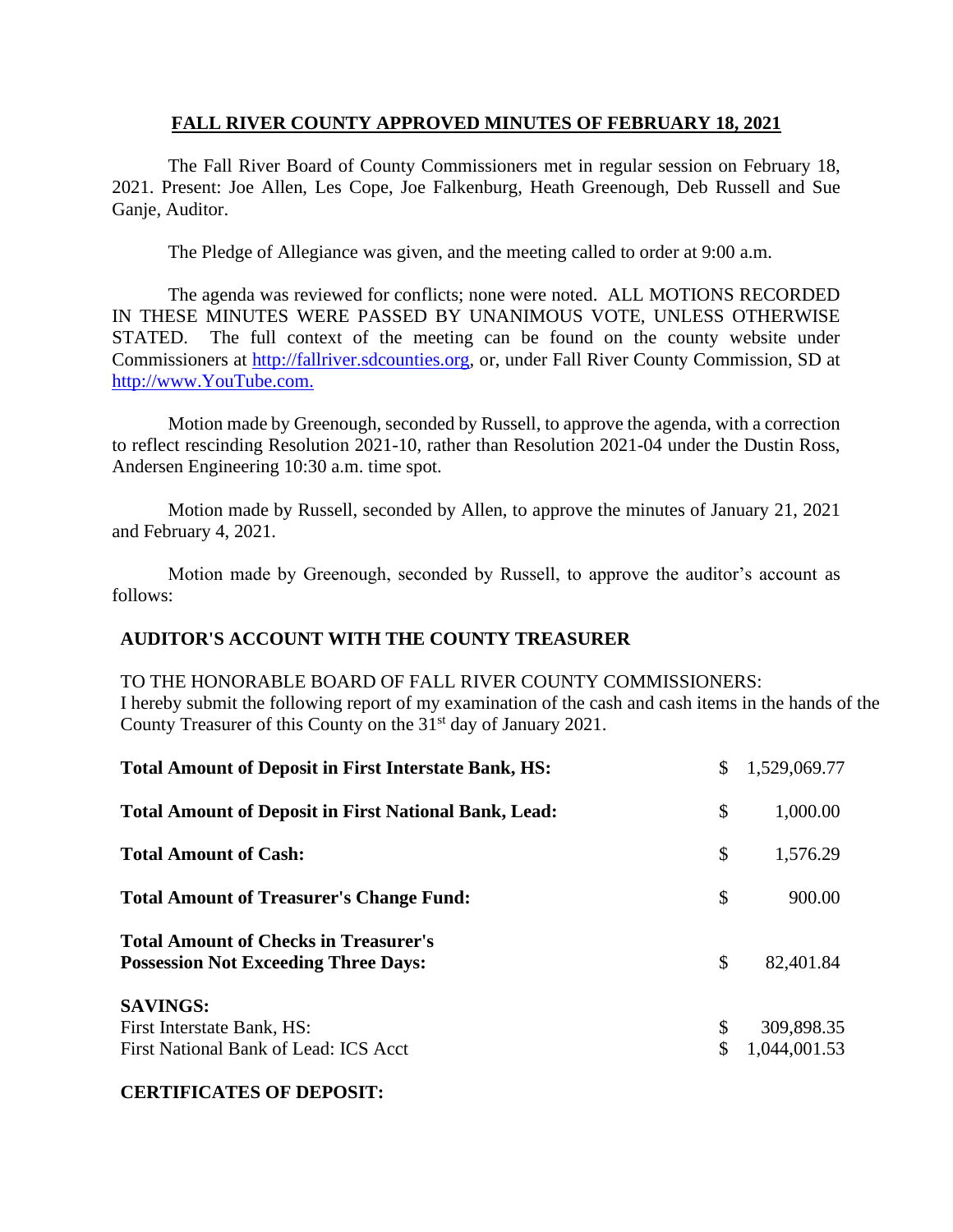| First Interstate, HS:                                   |              | \$<br>772,669.12   |
|---------------------------------------------------------|--------------|--------------------|
| Black Hills Federal Credit Union, HS:                   |              | \$<br>250,000.00   |
| Bank of the West, HS:                                   |              | \$<br>535,697.41   |
| <b>Schwab Treasury:</b>                                 |              | \$<br>258,023.28   |
| First National Bank, Lead:                              |              | \$<br>306,046.60   |
| <b>Black Hills Community, Rapid City:</b>               |              | \$<br>805,786.21   |
| Liberty National, Sioux Falls:                          |              | \$<br>4,000,000.00 |
| Itemized list of all items, checks and drafts that have |              |                    |
| been in the Treasurer's possession over three days:     |              |                    |
| Register of Deeds Change Fund:                          |              | \$<br>500.00       |
| <b>Highway Petty Cash:</b>                              |              | \$<br>20.00        |
| <b>Election Petty Cash:</b>                             |              | \$<br>15.00        |
| <b>RETURNED CHECKS:</b>                                 |              |                    |
| Brun, Cyril<br>9/2/2020                                 |              | \$<br>806.60       |
| Rhew, Todd & Janet<br>9/9/2020                          |              | \$<br>276.80       |
| 10/20/2020<br>Schmit, Troy                              |              | \$<br>85.60        |
| 10/26/2020<br>Caveye, Russell                           |              | \$<br>64.77        |
|                                                         | <b>TOTAL</b> | \$<br>9,898,839.17 |

Dated This 31<sup>st</sup> Day of January 2021.

/s/Sue Ganje, County Auditor of Fall River County

| <b>County Monies</b>           | \$9,220,375.09 |
|--------------------------------|----------------|
| <b>Held for other Entities</b> | \$518,723.44   |
| Held in Trust                  | \$159,740.64   |
| <b>TOTAL</b>                   | \$9,898,839.17 |

The Above Balance Reflects County Monies, Monies Held in Trust, and Monies Collected for and to be remitted to Other ENTITIES: SCHOOLS, TOWNS, AND STATE.

No applications for county assistance or death expenses were presented to the board.

Frank Maynard, Emergency Management, met with the board. Motion made Greenough, seconded by Cope, to table the request for a part-time employee until after executive session.

Maynard reported that he will bring a resolution on who is authorized to order state resources to the next meeting; discussion was also held on the radio tower, fires and incidents.

Dave Weishaupl, Building Supervisor, and Lyle Jensen met with the board. Motion made by Greenough, seconded by Russell, to approve the quote from Rushmore Communications to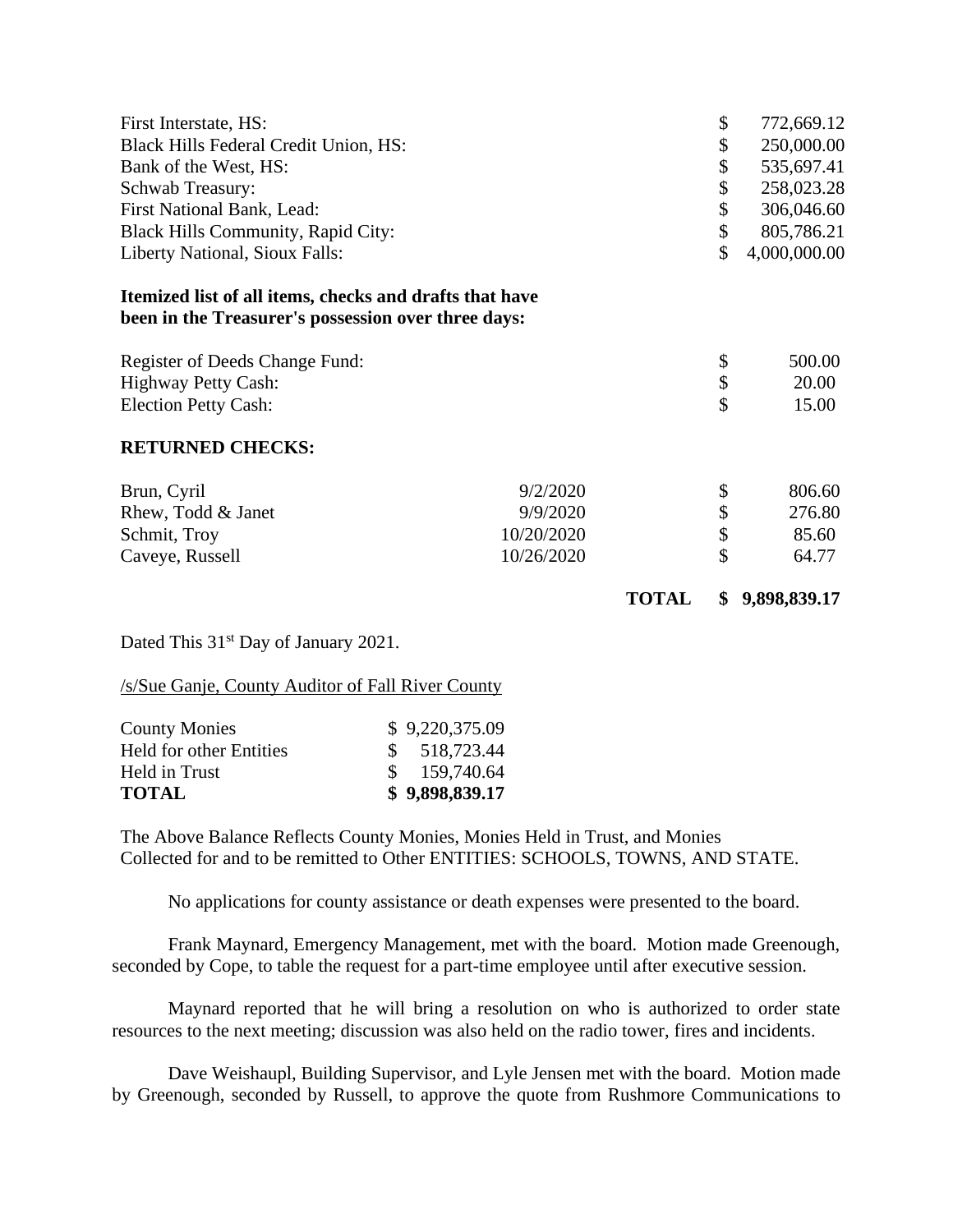upgrade the Ball ranch repeater and HS Fire dispatch radio from a phone line to digital, in the amount of \$14,116.95. This is a reimbursable cost.

The 2020-09 (Covid19) resolution was reviewed. Motion made by Greenough, seconded by Cope, to discontinue greeters at the door, leave plexiglass up and include visible signs to social distance, effective February 28, 2021.

Commissioner Falkenburg spoke of Bill Gates' recommendation for wealthy countries to eat 100% synthetic beef to address climate change and asked that State's Attorney Russell get involved as the board needs to address this.

Bob Evans, Sheriff, met with the board. Motion made by Russell, seconded by Cope, to approve hiring Malachiah Fleming, Jailer, at \$16.50 per hour, effective February 22, 2021, as per union contract. With Greenough abstaining, all others voting yes, motion carries.

Evans reported that he'd like to get the 2013 Dodge Ram pickup fixed after getting a \$2,000 - \$3,000 estimate. Discussion was also held on the extra vehicles and asked for a list. There are 11 males and 2 females in the Fall River County Jail, with 3 males in the Pennington County Jail, with 1 inmate on work release.

Greg Erlandson, Attorney, Bangs McCullen Law Firm, met with the board via telephone to request an amendment to the Order for Organization and Incorporation of the Spirit Canyon Road district due to a change to Lot 3. Motion made by Russell, seconded by Allen, to amend Resolution #2021-6, which will supersede the original resolution, as follows:

# **FALL RIVER COUNTY RESOLUTION #2021-6 (AMENDED)**

## ORDER FOR ORGANIZATION AND INCORPORATION OF THE SPIRIT CANYON ROAD DISTRICT FALL RIVER COUNTY, SOUTH DAKOTA

WHEREAS, all voting property owners that are within the proposed district have agreed to and petitioned for the organization of the Spirit Canyon Road District, and

WHEREAS, an Election was held on February 2, 2021 asking the voters to accept or reject the formation of the Spirit Canyon Road District, with \_9\_ voters accepting and \_0\_ voters rejecting the formation of the Spirit Canyon Road District, and

NOW, THEREFORE, BE IT ORDERED, that the Fall River County Commissioners shall declare the Spirit Canyon Road District to be organized and established as a governmental subdivision of the State of South Dakota and a public body, corporate and political, effective as of today's date, with taxing authority for the 2021 tax year payable in 2022 and after, and

BE IT FURTHER ORDERED, that the Spirit Canyon Road District be described as follows: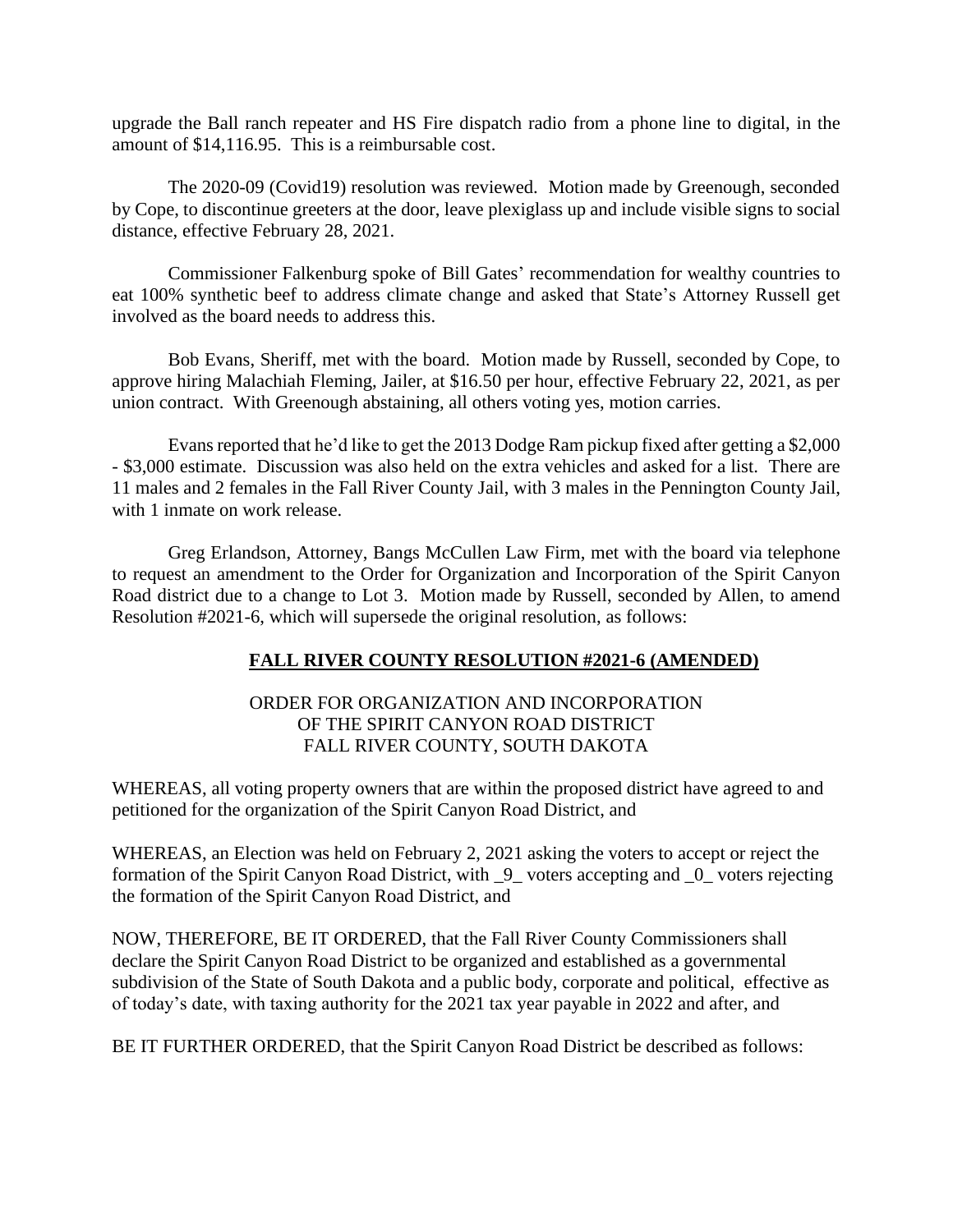Lots 1 through 35 of Red Canyon Subdivision located in the E1/2 of the NE1/4 of Section 9, the NW1/4 of Section 10, and a portion of the S1/2 of the SW1/4 Section 3, T7S, R3E, Black Hills Meridian, Fall River County, South Dakota.

and

Tracts A and B of Lot 3 of Red Canyon Subdivision, located in the SW1/4 Section 3, NW1/4 Section 10 T7S, R3E, Black Hills Meridian, Fall River County, South Dakota

Dated this 4th day of February, 2021

/s/Joe Falkenburg, Chairman Fall River County Commissioner

ATTEST: /s/Sue Ganje Fall River County Auditor

Commissioner Falkenburg spoke of the lease and easement for a Solar Energy Project between Tim and Lori Allen and Fall River Solar, LLC., a Utah limited liability company, and asked State's Attorney Russell to further research the issue.

Falkenburg also presented a draft letter to the board to review. Motion made by Russell, seconded by Greenough, to approve a letter in support of SB 100 and SB 111, send it to Representatives Goodwin and Ladner and Senator Frye-Mueller and authorize the chairman to sign.

Continued discussion was held on Bill Gates and 100% synthetic beef and a possible resolution opposing this. State's Attorney Russell will investigate this. Jim Angell raised concerns about the board initiating this; it may be better if organizations like the Beef Producers or the Cattleman Association put it forth.

Roger Horton, City of Edgemont, met with the board. Motion made by Russell, seconded by Allen, to approve accepting a deed for the South 79.3' of Outlot "E" located in the SE1/4 of the NW1/4 of Section 1, Township 9S, R2E of the Black Hills Meridian, Fall River, SD from the City of Edgemont.

Randy Seiler, Highway Superintendent, met with the board. Motion made by Greenough, seconded by Cope, to approve the January 2021 reimbursement to the highway department for fuel used or work performed as follows: Sheriff's Department for \$1,718.43; Weed and Pest Office for \$132.44; Building for \$24.92; Emergency Management for \$65.54; and Director of Equalization for \$38.06.

Fuel quotes were presented as follows: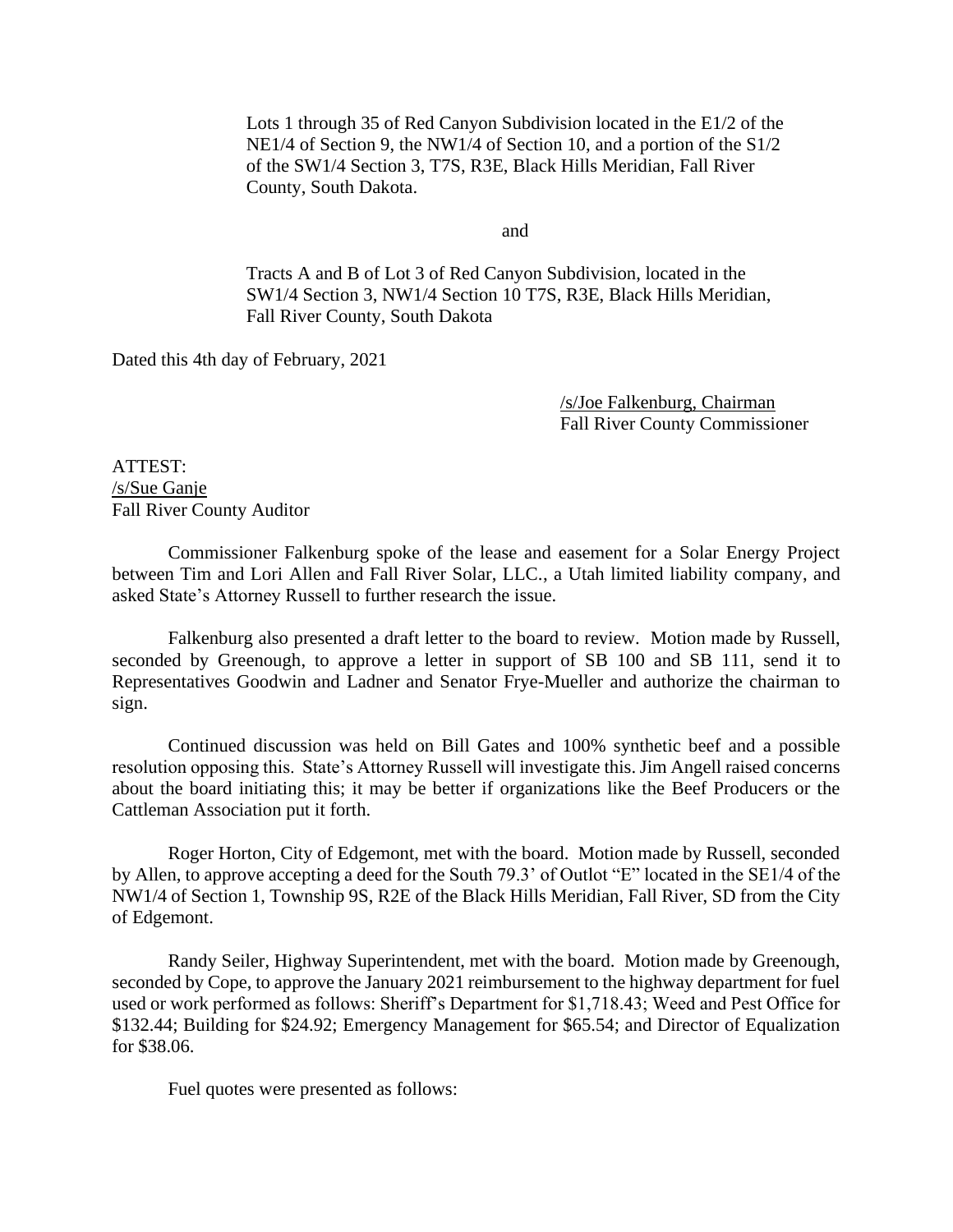| $2/24/2020$ Fuel Quotes | 800 Gal Propane |
|-------------------------|-----------------|
| Hi-D-Way                | \$1.25/gallon   |
| Nelson's                | \$1.75/gallon   |
| <b>CBH COOP</b>         | \$1.80/gallon   |

Motion made by Russell, seconded by Allen, to accept the low bid on \$1.25 per gallon from Hi-D-Way for 800 gallons of propane, for a total amount of \$1,000.00.

Motion made by Greenough, seconded by Russell, to approve the Golden West Application for permit to occupy County Highway Right-Of-Way from an existing vault south of 28603 Old HWY 18 to the shop building at 28603 Old HWY 18.

Motion made by Russell, seconded by Greenough, to approve the quote from Rushmore Communications Inc. for 20 new 2-way radios for the highway in the amount of \$8,180.00.

Motion made by Russell, seconded by Allen, to approval travel for Seiler to attend the Short Course in Deadwood, on March 24 and March 25, 2021.

Motion made by Cope, seconded by Greenough, to approve purchase of culverts off the Beadle County bids.

Seiler noted that he is getting additional quotes for the possible purchase of a new semitruck.

Motion made by Allen, seconded by Russell, to approve appointing 3 real property owners for appraisal of the 2014 motor grader, at Seiler's discretion.

Seiler updated the board that paperwork will be signed at a meeting at the Argentine Township Bridge on February 19, 2021; the township will provide 40 tons of fill dirt for the project, and discussion was held on the disposition of the historic bridge. Seiler also advised that Jerry Heiser from Butler will give a presentation on motor grader purchases to the entire board.

Motion made by Greenough, seconded by Allen, to table the truck purchase until the next meeting.

Motion made by Greenough, seconded by Allen, to approve the bills as follows:

#### **GENERAL FUND**

| ASSN OF SD COUNTY W&P BDS   | <b>SUPPLY</b>              | \$24.00     |
|-----------------------------|----------------------------|-------------|
| AUDRA HILL CONSULTING, INC  | MI QMHP EVALUATION         | \$1,063.56  |
| <b>CURA HOSPITALITY</b>     | <b>INMATE MEALS</b>        | \$13,658.79 |
| A-Z SHREDDING INC           | <b>SHREDDING</b>           | \$47.00     |
| <b>BEESLEY LAW OFFICE</b>   | CAAF                       | \$447.25    |
| <b>BLACK HILLS CHEMICAL</b> | <b>SUPPLY</b>              | \$267.22    |
| CAMERON, GEORGE             | <b>COURT REPORTER</b>      | \$79.80     |
| <b>CARDMEMBER SERVICE</b>   | <b>CARDMEMBER SERVICES</b> | \$270.13    |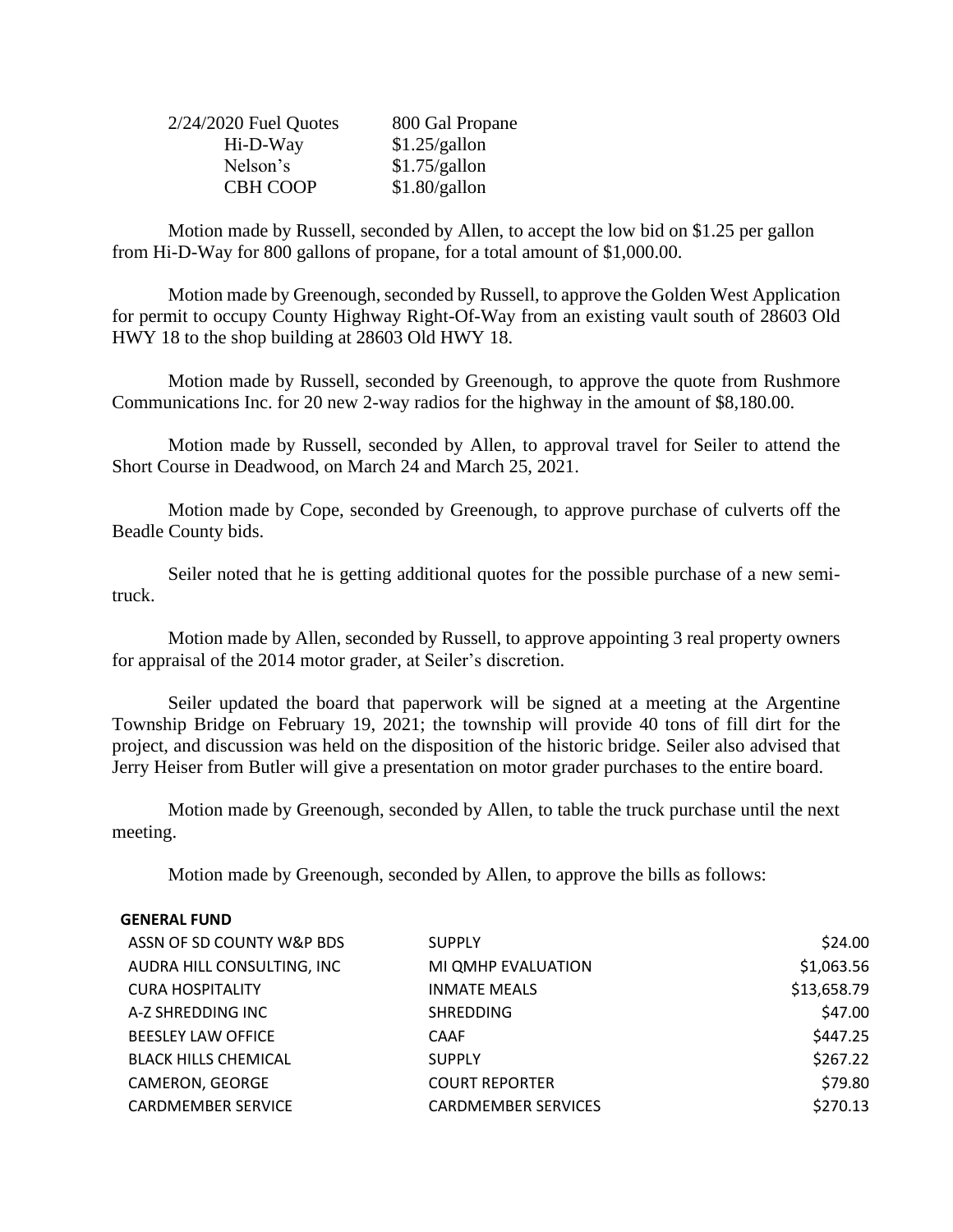| <b>CENTURY BUSINESS LEASING</b>  | COPIER LEASE/USAGE/METER        | \$451.24    |
|----------------------------------|---------------------------------|-------------|
| <b>CHEYENNE SANITATION</b>       | SANITATION COLLECTION           | \$371.73    |
| <b>CORRECT RX PHARMACY SERV.</b> | <b>INMATE PHARMACY</b>          | \$63.49     |
| <b>CULLIGAN SOFT WATER</b>       | RENTAL/SUPPLY                   | \$223.50    |
| FALL RIVER HEALTH SERVICE        | <b>INMATE MEDICAL</b>           | \$1,462.30  |
| FARRELL, FARRELL & GINSBACH      | <b>CAAF</b>                     | \$2,014.48  |
| <b>FLINT ELECTRIC</b>            | <b>SERVICE</b>                  | \$600.99    |
| <b>GALLS</b>                     | UNIFORM ALLOWANCE               | \$304.30    |
| <b>GOLDEN WEST</b>               | PHONE BILL/LONG DISTANCE        | \$2,249.99  |
| <b>HILLS EDGE AUTO SALES</b>     | <b>SERVICE</b>                  | \$61.58     |
| HOT SPRINGS ACE HARDWARE         | <b>SUPPLY</b>                   | \$278.60    |
| <b>CITY OF HOT SPRINGS</b>       | <b>CITY WATER BILL</b>          | \$744.46    |
| JENSEN, LYLE                     | IT CONTRACT                     | \$1,500.00  |
| <b>LYNNS DAKOTAMART</b>          | <b>SUPPLY</b>                   | \$11.15     |
| LYNN, JACKSON, SHULTZ            | A&N                             | \$227.70    |
| LYNN'S DAK. MART PHARMACY        | <b>INMATE PHARMACY</b>          | \$4,262.48  |
| MASTEL, BRUCE                    | DATABASE SETUP & MONITORING     | \$35.00     |
| MICROFILM IMAGING SYSTEMS        | SCANNING EQUIPMENT LEASE        | \$202.50    |
| <b>MONUMENT HEALTH</b>           | <b>BLOOD DRAW</b>               | \$30.00     |
| NELSONS OIL & GAS INC.           | <b>UTILITY</b>                  | \$12,109.25 |
| QUADIENT FINANCE USA, INC        | <b>POSTAGE</b>                  | \$1,374.66  |
| O'NEILL, JUSTIN                  | JUV/CAAF                        | \$6,708.31  |
| PENNINGTON COUNTY JAIL           | <b>INMATE HOUSING/TRANSPORT</b> | \$9,470.40  |
| POKORSKI, DAVID                  | UNIFORM ALLOWANCE               | \$177.51    |
| <b>QUILL CORPORATION</b>         | <b>SUPPLIES</b>                 | \$92.44     |
| <b>QUALIFIED PRESORT SERVICE</b> | PRESORT SERVICE/MAIL            | \$3,027.67  |
| <b>SDACC</b>                     | 2021 SPRING WORKSHOP            | \$220.00    |
| SDACO                            | 2021 NEW OFFICIALS WORKSHOP     | \$220.00    |
| SD DEPARTMENT OF HEALTH          |                                 | \$120.00    |
| SD DEPT OF REVENUE               | <b>AUTO/MI STATE REMITT</b>     | \$1,283.26  |
| <b>SDSU EXTENSION</b>            | 2021 COUNTY 4-H ADVISOR         | \$10,310.00 |
| SD STATE ATTORNEY ASSOCIATION    | 2021 ASSOCATION DUES            | \$499.00    |
| <b>SERVALL</b>                   | <b>RUGS AND MATS SERVICE</b>    | \$400.78    |
| SONNY'S SUPER FOODS              | <b>SUPPLY</b>                   | \$50.05     |
| SD DEPT OF PUBLIC SAFETY         | <b>TELETYPE SERVICE</b>         | \$3,340.00  |
| NORTON, MIKAYLA                  | <b>BLOOD DRAW</b>               | \$225.00    |
| <b>TIMECLOCK PLUS</b>            | <b>OVERAGES</b>                 | \$6.00      |
| ELECTRICAL ENGINEERING           | <b>SERVICE</b>                  | \$1,190.00  |
| <b>WENDELL'S GARAGE</b>          | <b>SERVICE</b>                  | \$20.00     |
| WESTERN SD JUV SERV CTR          | <b>JUVENILE SERVICES</b>        | \$2,080.00  |
| YANKTON CO TREASURER             | <b>CIVIL SERVICE</b>            | \$50.00     |
|                                  | TOTAL FOR GENERAL FUND          | \$83,927.57 |

**COUNTY ROAD & BRIDGE**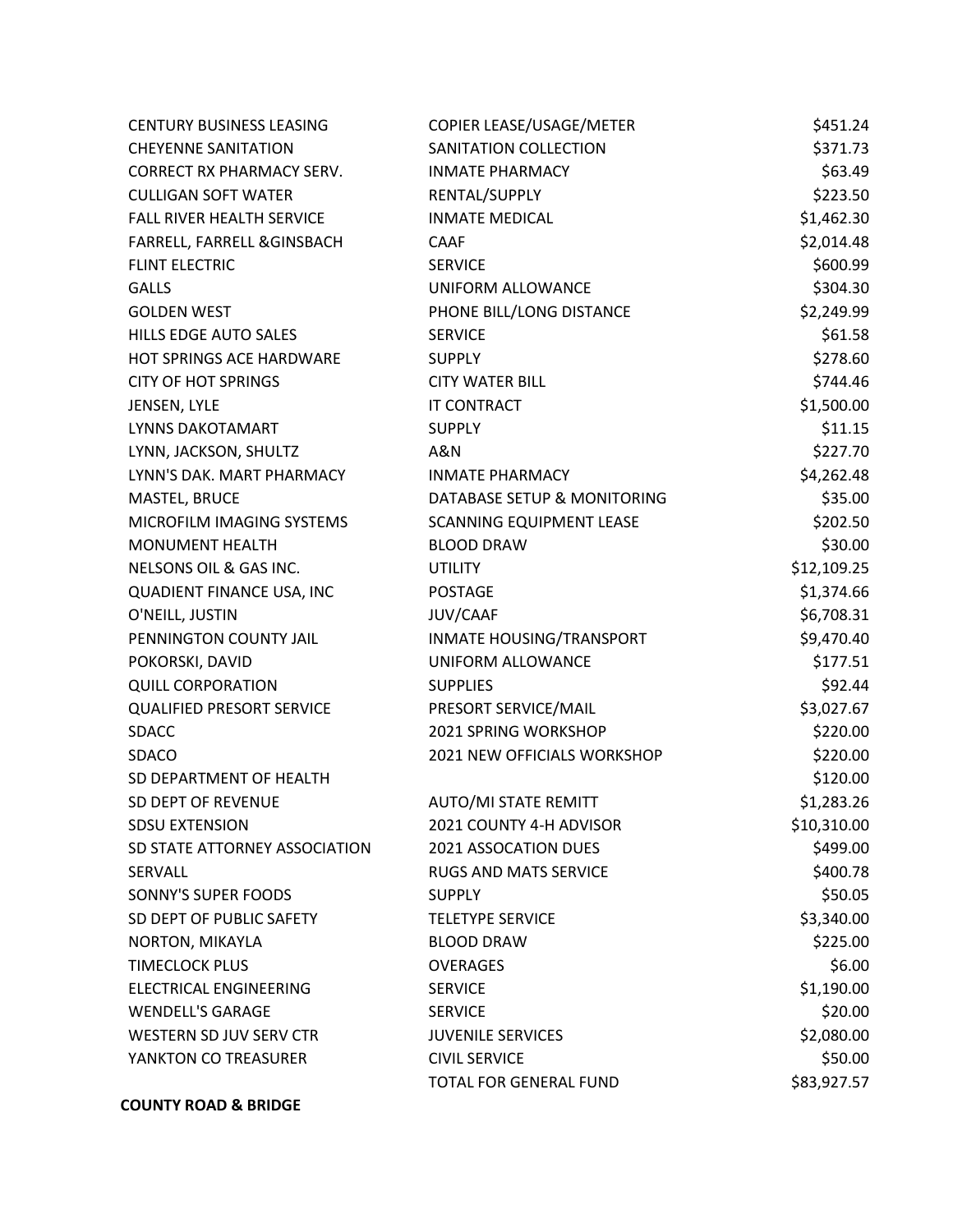| <b>CHEYENNE SANITATION</b>           | SANITATION COLLECTION                 | \$74.00     |
|--------------------------------------|---------------------------------------|-------------|
| <b>CITY OF EDGEMONT</b>              | <b>CITY OF EDGEMONT WATER</b>         | \$84.10     |
| <b>GOLDEN WEST</b>                   | PHONE BILL/LONG DISTANCE              | \$261.32    |
| <b>CITY OF HOT SPRINGS</b>           | <b>CITY WATER BILL</b>                | \$29.58     |
| <b>SUMMIT SIGNS &amp; SUPPLY INC</b> | <b>SUPPLY</b>                         | \$1,045.00  |
|                                      | TOTAL COUNTY ROAD & BRIDGE            | \$1,494.00  |
| <b>911 SURCHARGE REIMBURSEMENT</b>   |                                       |             |
| <b>CARDMEMBER SERVICE</b>            | <b>CARDMEMBER SERVICES</b>            | \$6.00      |
| <b>GOLDEN WEST</b>                   | PHONE BILL/LONG DISTANCE              | \$810.74    |
| JARMAN, MARTHA                       | UNIFORM ALLOWANCE                     | \$131.52    |
| <b>CENTURY LINK</b>                  | 911 DISPTACH LINES                    | \$496.03    |
| FLEMING, MELISSA                     | UNIFORM ALLOWANCE                     | \$74.54     |
|                                      | TOTAL FOR 911 SURCHARGE REIMBURSEMENT | \$1,518.83  |
| <b>EMERGENCY MANAGEMENT</b>          |                                       |             |
| <b>CARDMEMBER SERVICE</b>            | <b>CARDMEMBER SERVICES</b>            | \$6.00      |
| COMPUTER REPAIR W/THERAPY            | <b>COMPUTER PURCHASE</b>              | \$1,141.14  |
| <b>GOLDEN WEST</b>                   | PHONE BILL/LONG DISTANCE              | \$152.70    |
| QUADIENT FINANCE USA, INC            | <b>POSTAGE</b>                        | \$0.51      |
|                                      | TOTAL FOR EMERGENCY MANAGEMENT        | \$1,300.35  |
| 24/7 SOBRIETY FUND                   |                                       |             |
| <b>DRUG TESTS IN BULK</b>            | <b>SUPPLY</b>                         | \$1,500.00  |
| SD DEPARTMENT OF HEALTH              | 24/7 LABS                             | \$120.00    |
|                                      | TOTAL FOR 24/7 SOBRIETY FUND          | \$1,620.00  |
|                                      | TOTAL PAID BETWEEN 1/22/21 AND 2/4/21 | \$89,860.80 |

Break was taken at 9:51 a.m. and the meeting reconvened at 9:56 a.m.

Public comment was heard from Commissioner Falkenburg about the Keystone Pipeline, and a resolution on making Fall River County a second amendment sanctuary county; Seiler noted the 2020 highway project listing for the board to review that is in their packets. Commissioner Russell spoke of the Cracker Barrell at the Mueller Center, and the discussions on HB1230 (funds for a county improvement fund), HB 1085 J (criteria for Ag land classification), and medical marijuana.

Andersen Engineers requested the board rescind Resolution #2021-4. Motion made by Russell, seconded by Allen, to rescind Resolution 2021-10, a plat of Lot 14R and Tract Seger 2 of Tract Seger 1 Revised, at the February 18, 2021 meeting, due to a legal description that was duplicated.

Discussion was held on property taxes, the most serious county issue right now. Susie Hayes, Director of Equalization, spoke that this is a statewide concern, and that the sales with increased purchase prices are continuing. Local control can happen on budgets and mill levies. Commissioner Russell spoke of a possible forum with the schools in the county. Discussion was held on having an open discussion at a commissioner meeting. Hayes reminded everyone that, if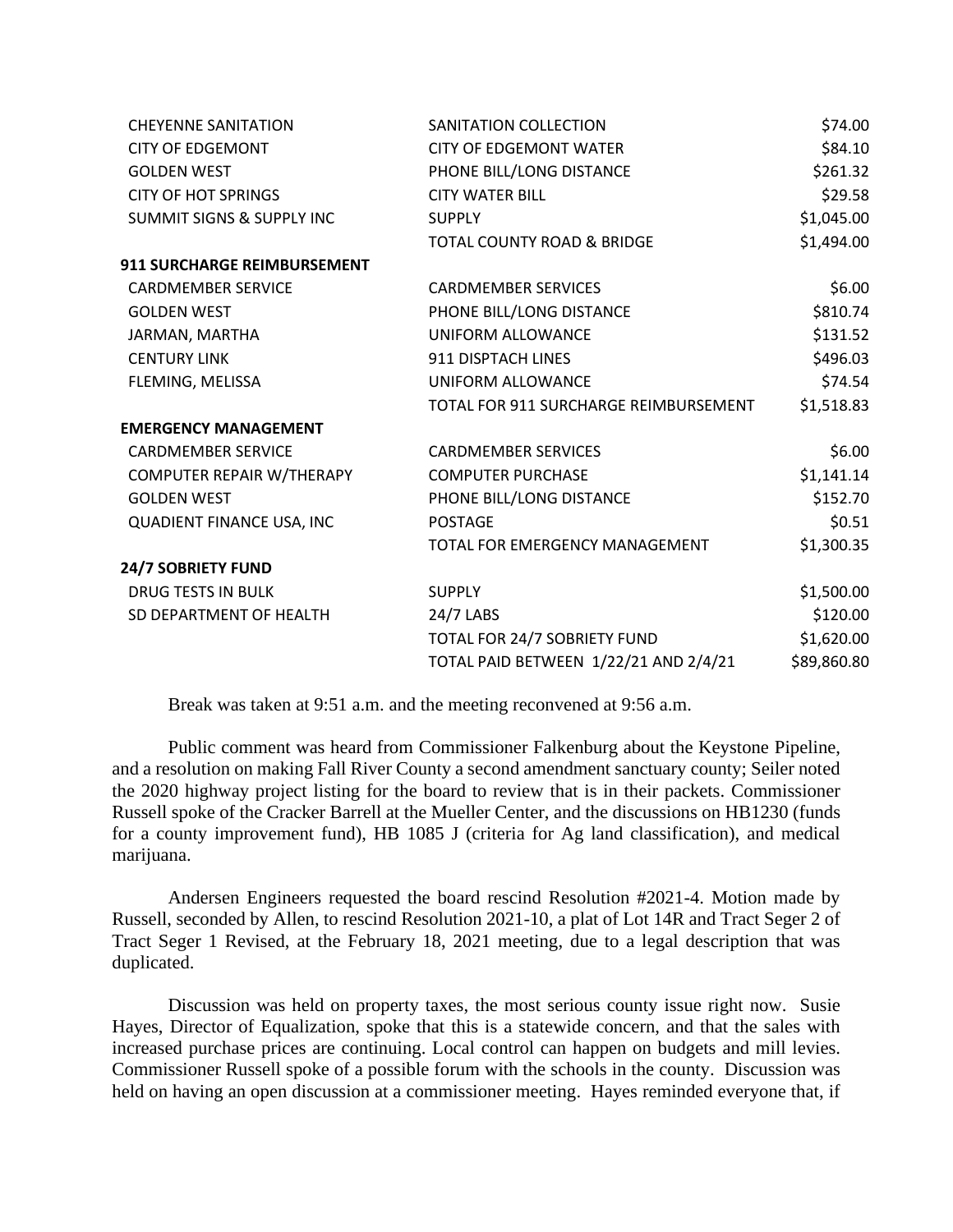people do not agree with their assessed value (notices that were sent the last week of February), they need to contact the Equalization office to file an appeal.

Dustin Ross, Andersen Engineers, met with the board. Motion made by Allen, seconded by Greenough, to approve the following resolution:

## **FALL RIVER COUNTY RESOLUTION #2021-11**

## **A Plat of Leftover Tract 1 and Twin Rock Bend Tract 1, located in the NW1/4 of Section 15, T8S, R6E, BHM, Fall River County, South Dakota**

## **Formerly Lot 14 and Tract Seger-1 Revised**

WHEREAS, there has been presented to the County Commissioners of Fall River County, South Dakota, the within plat of the above described lands, and it appearing to this Board that the system of streets conforms to the system of streets of existing plats and section lines of the county; adequate provision is made for access to adjacent unplatted lands by public dedication or section line when physically accessible; all provisions of the county subdivision regulations have been complied with; all taxes and special assessments upon the property have been fully paid; and the plat and survey have been lawfully executed; now and therefore,

BE IT RESOLVED that said plat is hereby approved in all respects.

Dated this 18<sup>th</sup> day of February 2021.

/s/Joe Falkenburg, Chairman ATTEST: Fall River County Board of Commissioners

/s/Sue Ganje Fall River County Auditor

Motion made by Allen, seconded by Greenough, to approve the following resolution:

## **FALL RIVER COUNTY RESOLUTION #2021-12**

## **A Plat of Lot 23 of Shep's Canyon Estates Subdivision, located in the W1/2SE1/4 of Section 22, T8S, R5E, BHM, Fall River County, South Dakota**

WHEREAS, there has been presented to the County Commissioners of Fall River County, South Dakota, the within plat of the above described lands, and it appearing to this Board that the system of streets conforms to the system of streets of existing plats and section lines of the county; adequate provision is made for access to adjacent unplatted lands by public dedication or section line when physically accessible; all provisions of the county subdivision regulations have been complied with; all taxes and special assessments upon the property have been fully paid; and the plat and survey have been lawfully executed; now and therefore,

BE IT RESOLVED that said plat is hereby approved in all respects.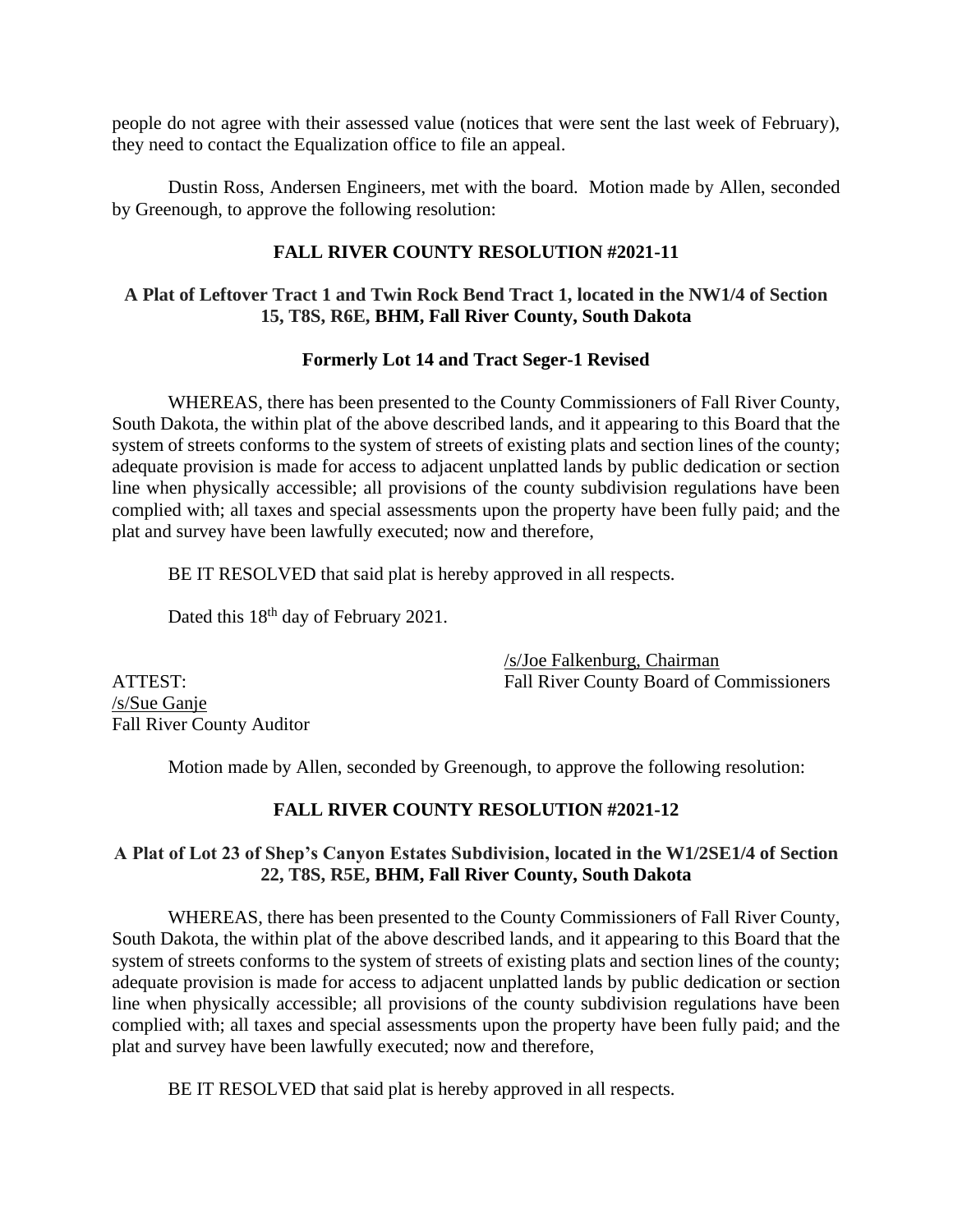Dated this 18<sup>th</sup> day of February 2021.

/s/Joe Falkenburg, Chairman ATTEST: Fall River County Board of Commissioners

/s/Sue Ganje Fall River County Auditor

Motion made by Russell, seconded by Allen, to approve the following resolution:

#### **FALL RIVER COUNTY RESOLUTION #2021-13**

## **A Plat of Leckey Tract Revised, HP Tract, and a 66' Private Access and Utility Easement, located in the E1/2 and SE1/4NW1/4 of Section 9, T8S, R5E, BHM, Fall River County, South Dakota**

### **Formerly Leckey Tract, the W1/2SE1/4NE1/4 and the W1/2NE1/4SE1/4 (less Watkins Tract)**

WHEREAS, there has been presented to the County Commissioners of Fall River County, South Dakota, the within plat of the above described lands, and it appearing to this Board that the system of streets conforms to the system of streets of existing plats and section lines of the county; adequate provision is made for access to adjacent unplatted lands by public dedication or section line when physically accessible; all provisions of the county subdivision regulations have been complied with; all taxes and special assessments upon the property have been fully paid; and the plat and survey have been lawfully executed; now and therefore,

BE IT RESOLVED that said plat is hereby approved in all respects.

Dated this  $18<sup>th</sup>$  day of February, 2021.

/s/Joe Falkenburg, Chairman ATTEST: Fall River County Board of Commissioners

/s/Sue Ganje Fall River County Auditor

Sue Ganje, Auditor, met with the board to present the January 31, 2021 General Fund Surplus Analysis, noting that Covid-19 reimbursement monies were all receipted into the general fund, which caused a surplus. Discussion was held on designating projects like gravel and property tax relief. This will be brought back to the next meeting.

Discussion was held on legislation and how the proposed funding for Shep's Canyon Road did not make it out of committee. The board discussed the need for law enforcement presence, the possibility of lowering the speed limit in areas or the entire road and cutting trees to allow sunlight. Seiler advised the speed limit was originally set by the engineering firm, and that the yellow signs are advisory only. Drivers also need to be responsible.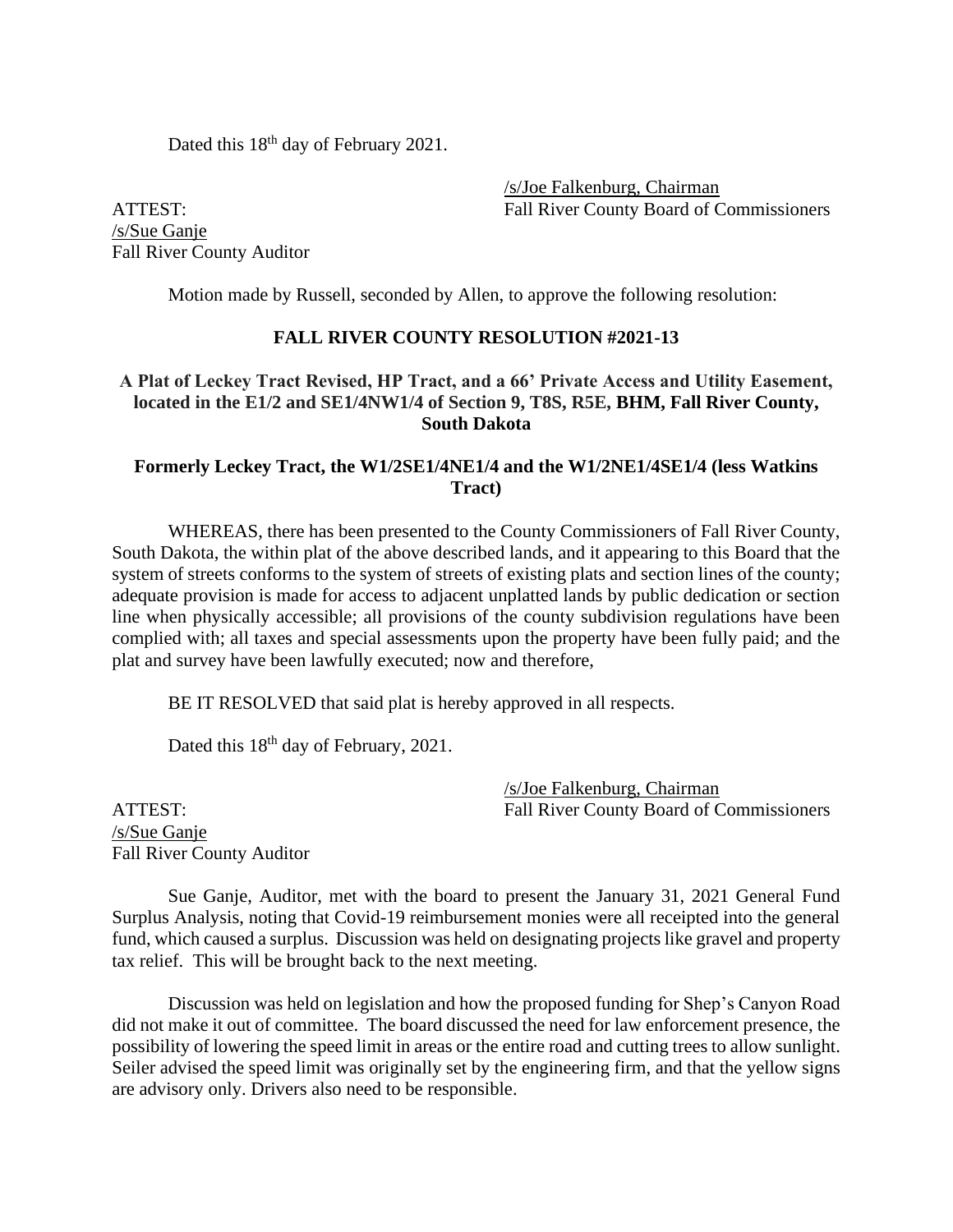The 2<sup>nd</sup> Reading for the Animal Ordinance was held. Motion made by Russell, seconded by Allen, to approve the second reading of the amendment to Article II Regulations: Section 2. Noisy Dogs, as follows:

#### **ORDINANCE #2010-01**

#### ARTICLE II: REGULATIONS

#### SECTIONS 2. NOISY DOGS

No person may allow any dog under his/her control to habitually make loud noises to disturb or annoy persons who are of ordinary sensibilities. This ordinance section does not apply to working farm or ranch dogs while performing that work which is their essential purpose as a working farm or ranch dog, including, but not necessarily limited to, herding livestock or protecting livestock from predators. To qualify for this exception the owner of the animal must provide sufficient evidence to qualify their animal for the exception. And the land on which the animals are working must qualify as "agricultural land" pursuant to South Dakota code.

With Cope and Greenough voting no, all others voting yes, by roll call vote, motion carries.

FALL RIVER COUNTY COMMISSION /s/Joe FALKENBURG **CHAIRMAN** 

#### ATTEST: /s/SUE GANJE, COUNTY AUDITOR FALL RIVER

First Reading: 02/04/2021 Second Reading:02/18/2021 Published: 3/18/21 Effective Date: 4/6/21

Commissioner Cope relayed a homeowner complaint on road conditions on North Butte Road, noting training responsibilities. Seiler advised that the North Butte Road is on next year's list for repairs, with need for possible hauling of water, and need for PI for binder on the road.

Motion made by Russell, seconded by Greenough, to enter executive session, as per SDCL 1-25-2(1) for personnel purposes to evaluate the Building Supervisor and SDCL 1-25-2(3) for legal purposes, at 10:33 a.m.

The board came out of executive session at 11:30 a.m.

Motion made by Greenough, seconded by Allen, to take off the table the part-time employee request for Emergency Management.